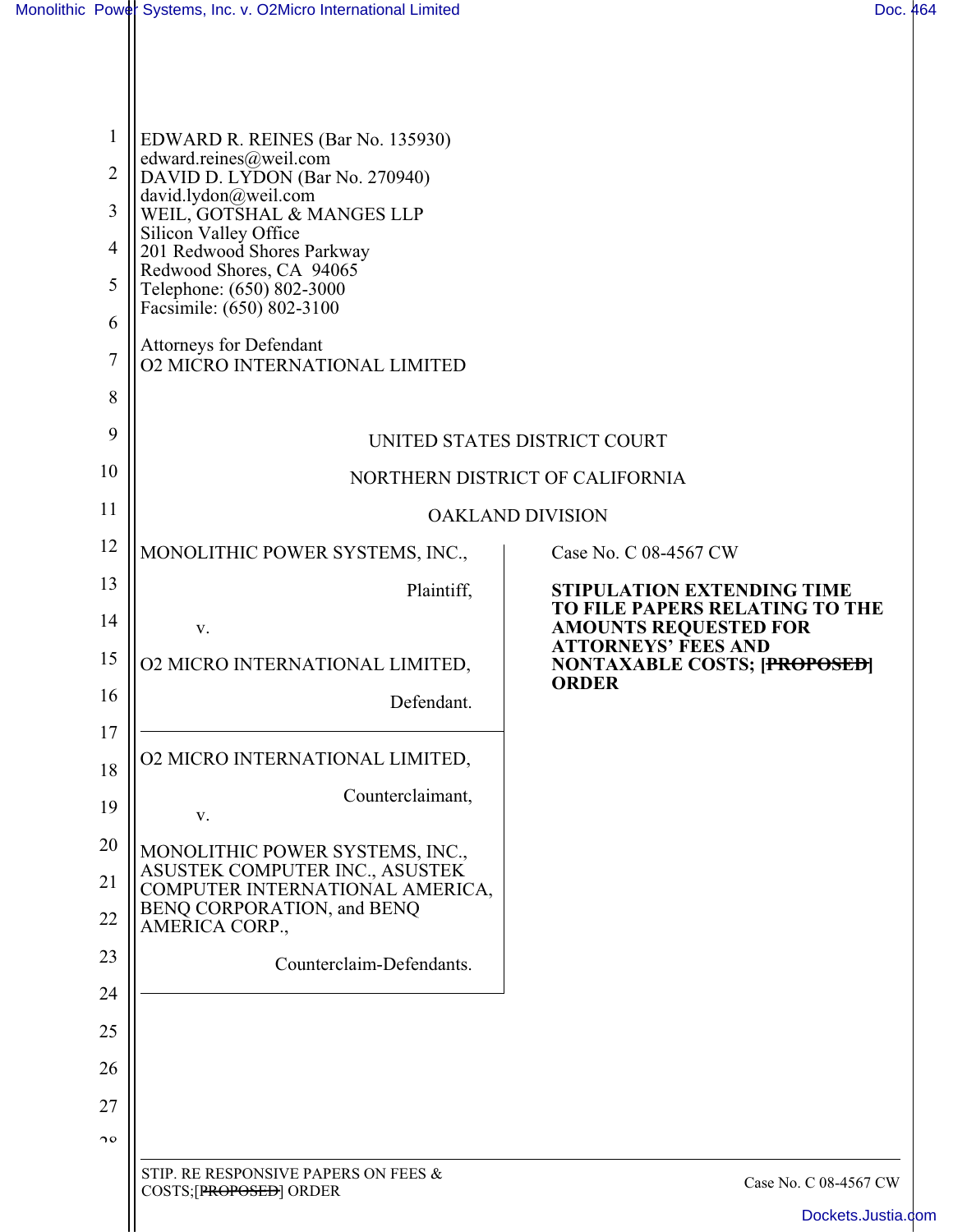| $\mathbf{1}$   |                                                                                                  | Pursuant to Civil Local Rule 6-2, the parties to this action hereby stipulate to the following:   |
|----------------|--------------------------------------------------------------------------------------------------|---------------------------------------------------------------------------------------------------|
| $\overline{2}$ | 1.                                                                                               | According to the Scheduling Order (Dkt. No. 453) now governing the proceedings on                 |
| 3              | the calculation of fees and non-taxable costs, O2 Micro's responsive submission currently is due |                                                                                                   |
| $\overline{4}$ |                                                                                                  | May 19, 2011. The parties agree that this responsive submission shall now be due on May 26, 2011; |
| 5              | and                                                                                              |                                                                                                   |
| 6              | 2.                                                                                               | The MPS and ASUSTeK entities' reply submission currently due May 26, 2011 shall                   |
| 7              | now be due on June 9, 2011,                                                                      |                                                                                                   |
| 8              | IT IS SO STIPULATED.                                                                             |                                                                                                   |
| 9              |                                                                                                  | Edward R. Reines received permission from Scott R. Mosko, counsel to MPS, to attach his           |
| 10             | electronic signature to this stipulation and proposed order.                                     |                                                                                                   |
| 11             |                                                                                                  |                                                                                                   |
| 12             | Dated: May 17, 2011                                                                              |                                                                                                   |
| 13             |                                                                                                  |                                                                                                   |
| 14             | WEIL, GOTSHAL & MANGES LLP                                                                       | <b>LATHAM &amp; WATKINS LLP</b>                                                                   |
| 15             |                                                                                                  | /s/ Dean G. Dunlavey                                                                              |
| 16             | /s/ Edward R. Reines<br>$\rm By:$<br>Edward R. Reines                                            | Dean G. Dunlavey                                                                                  |
| 17             |                                                                                                  |                                                                                                   |
| 18             | Attorneys for Defendant and Counterclaimant<br><b>02 MICRO INTERNATIONAL LIMITED</b>             | Attorneys for Plaintiff and Counterclaim-<br>Defendant MONOLITHIC POWER SYSTEMS,                  |
| 19             |                                                                                                  | INC.                                                                                              |
| 20             |                                                                                                  |                                                                                                   |
| 21             |                                                                                                  | FINNEGAN, HENDERSON, FARABOW,<br>GARRETT & DUNNER, L.L.P.                                         |
| 22             |                                                                                                  |                                                                                                   |
| 23             |                                                                                                  | /s/ Scott R. Mosko<br>$\rm\,By:$                                                                  |
| 24             |                                                                                                  | Scott R. Mosko<br>Attorneys for Plaintiff and Counterclaim-                                       |
| 25             |                                                                                                  | Defendant MONOLITHIC POWER SYSTEMS,                                                               |
| 26             |                                                                                                  | INC., and Counterclaim-Defendants ASUSTEK<br><b>COMPUTER INC. and ASUSTEK</b>                     |
| 27             |                                                                                                  | COMPUTER INTERNATIONAL AMERICA                                                                    |
| $\mathcal{D}$  |                                                                                                  |                                                                                                   |
|                | STIP. RE RESPONSIVE PAPERS ON FEES &<br>$-1-$                                                    | Case No. C 08-4567 CW                                                                             |
|                | COSTS; PROPOSED   ORDER                                                                          |                                                                                                   |
|                |                                                                                                  |                                                                                                   |